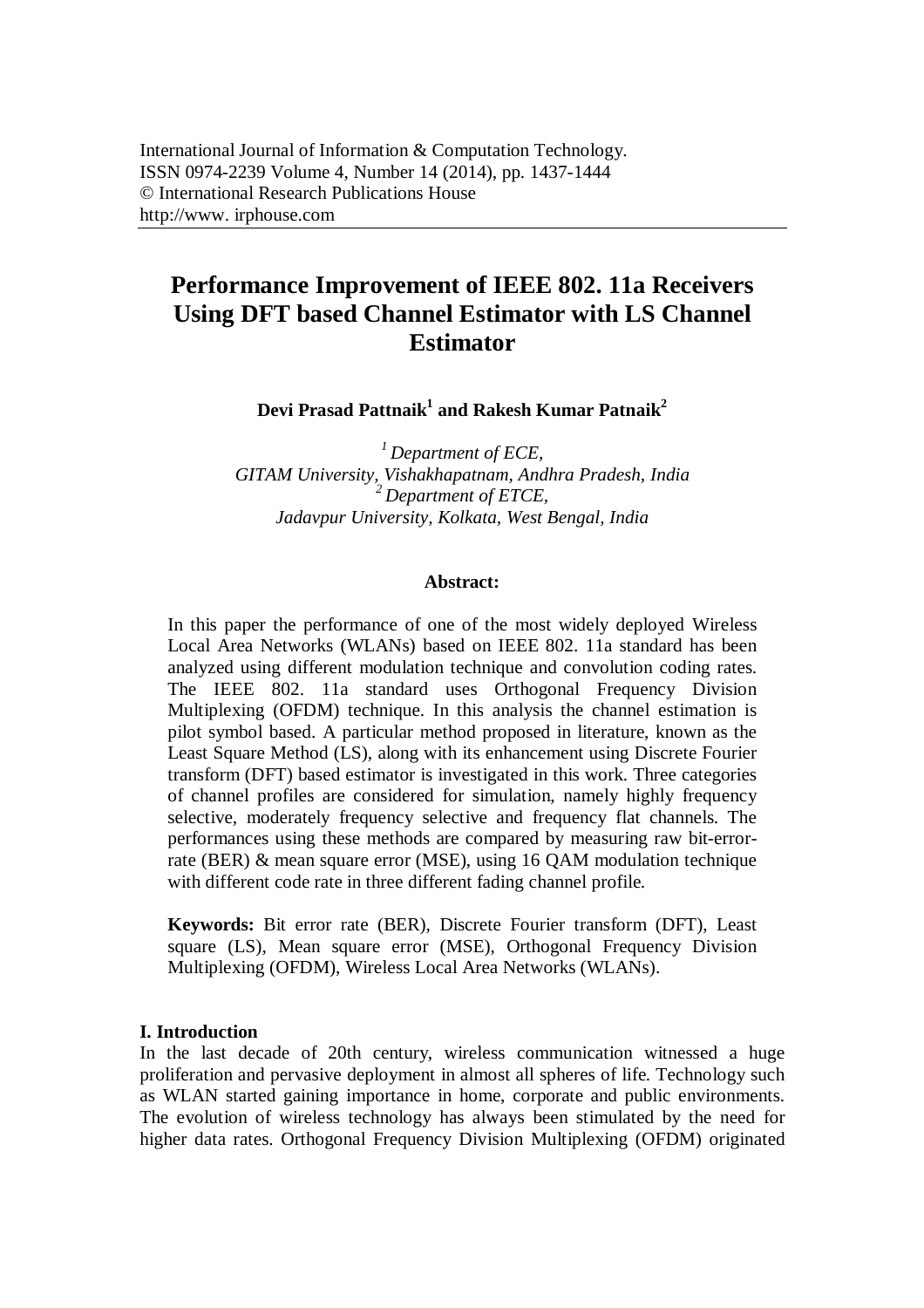from the need of efficient higher data rates communications through frequencyselective fading channels. It divides an entire frequency selective channel into many narrow sub bands and makes the frequency response relatively flat in each individual sub band. The IEEE standard 802. 11a, deals with wireless LAN Medium Access Control (MAC) and Physical Layer (PHY) Specifications works in the 5 GHz band using OFDM modulation technique and supports data rates up to 54 Mbps. However, several aspects have to be taken into account at the time of implementation of such OFDM based WLAN receivers. One of the most critical issues is the estimation of the channel at the receiver side. This paper deals with the efficient channel estimation problem at the receiver by using pilot symbols, and a DFT based channel estimation scheme is proposed for the OFDM-based WLAN systems. Simulation results are used to illustrate the performance of the proposed scheme.

## **II. System model**

In this paper a typical IEEE 802. 11a system is considered. The OFDM symbol is composed of data and pilots subcarriers that are transformed to the time domain through the 64 point IFFT block. Generally in IEEE 802. 11a 48 sub-carriers, out of 64 are being used to provide the data rates specified in the standard [1]. Additionally, 4 sub-carriers are used as pilots that are helpful to minimize the frequency and phase errors along with estimating the channel. The specifications are given in Table 1[1].

| <b>Parameters</b>          | <b>Values</b>             |
|----------------------------|---------------------------|
| FFT size                   | 64                        |
| Number of used subcarriers | 52                        |
| FFT sampling frequency     | <b>20 MHZ</b>             |
| Subcarrier spacing         | 312.5 KHz                 |
| Cyclic prefix duration     | $0.8\mu s$                |
| Data symbol duration       | $3.2 \mu s$               |
| Used subcarrier index      | $-26$ to-1, $+26$ to $+1$ |

**Table 1: Specifications of IEEE 802. 11a**

The OFDM transmission scheme is an implementation of multicarrier transmission which transforms a frequency selective wide-band channel into a group of non-selective narrow-band channels that makes its robust against large delay spreads by preserving orthogonality in the frequency domain. The block diagram of the IEEE 802. 11a OFDM receiver with channel estimator is shown in Fig 1.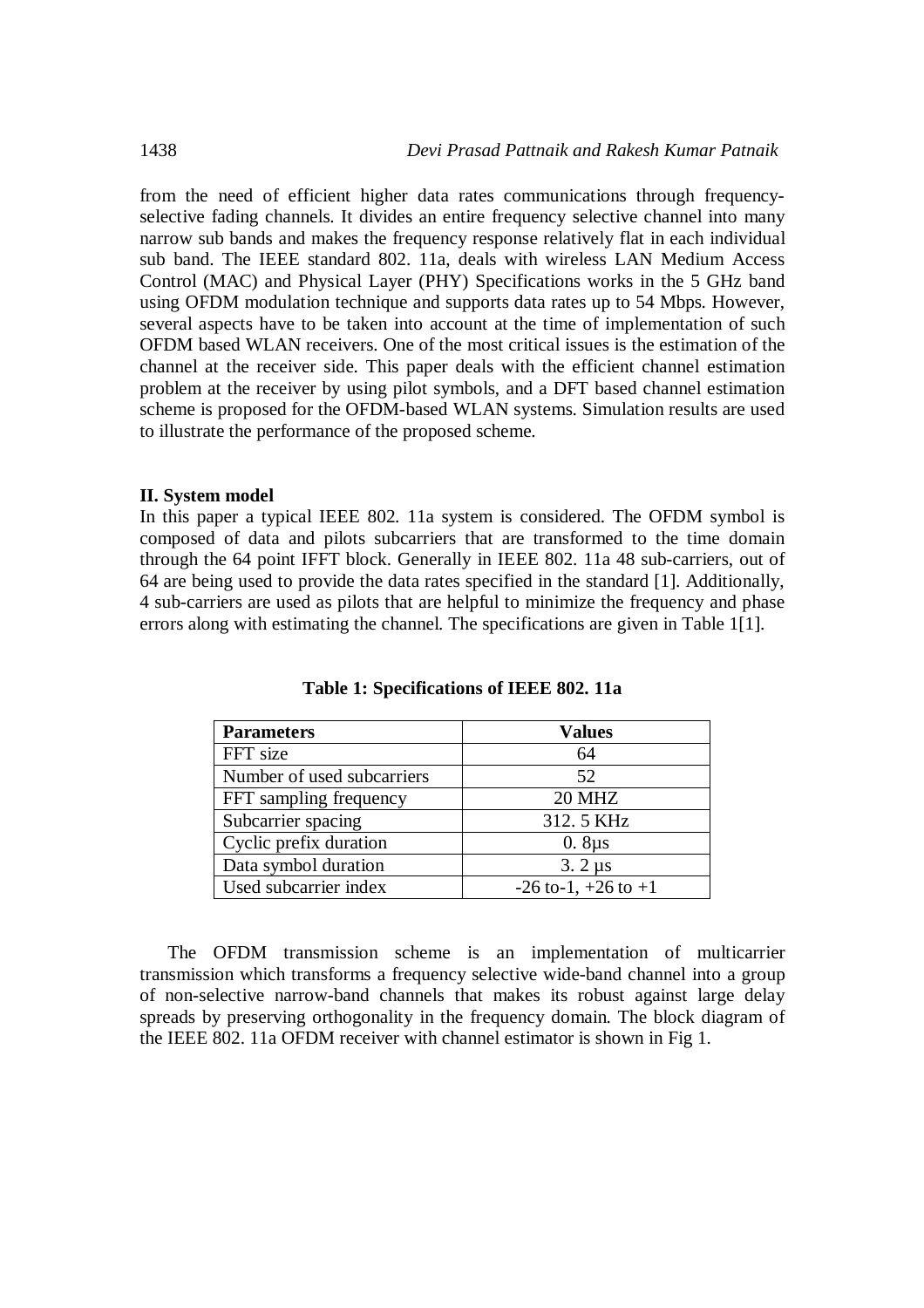

**Fig.1. Block diagram of IEEE 802.11a receiver**

## **III. Pilot based channel estimation**

Generally the algorithm of channel estimation can be divided into three aspects: estimation based on the assistant of pilot frequency, estimation based on the supervision of judgment, and estimation of blind or half-blind channel. The perfect algorithm that is extensive used is the channel estimate based on the assistant of pilot frequency. This algorithm demands to insert symbol of pilot frequency in some fixed position of signal, offers the receiver to estimate the channel according to certain algorithms. It is observed that the algorithm based on the assistant of pilot frequency gets better precision within short time. Even if it brings loss of certain bandwidth and power, it is still adopted by most wireless communication systems. In the algorithm of pilot frequency assistant, the most basic one is Least Square (LS).

#### **Model of wireless channel**

To investigate the performance of a wireless communication system, a fading channel simulator must be implemented. A multipath fading channel can be mathematically modeled as a FIR filter having path gains as tap weights or filter weights. The impulse response of a multipath fading channel can be mathematically written as Eq 1.

 $h(t;\tau) = h_0(t)\delta(\tau - \tau_0(t)) + h_1(t)\delta(\tau - \tau_1(t)) + \dots + h_{L-1}(t)\delta(\tau - \tau_{L-1}(t))$  (1)

Where  $h(t;\tau)$  is the time-varying impulse response of the L path fading channel. h<sub>i</sub>(t) and  $\tau_i$ (t) denote the time-varying complex gain and excess delay of the i<sup>th</sup> path respectively. In this work three types of multipath channels are simulated. Channel A is having 13 taps and happen to be a frequency selective channel with low coherence bandwidth, channel B is having 3 taps with quite more coherence bandwidth than profile A, channel C is a frequency flat channel having high coherence bandwidth. The frequency responses and multipath delay profile of these three channels are shown in fig 2, 3, 4.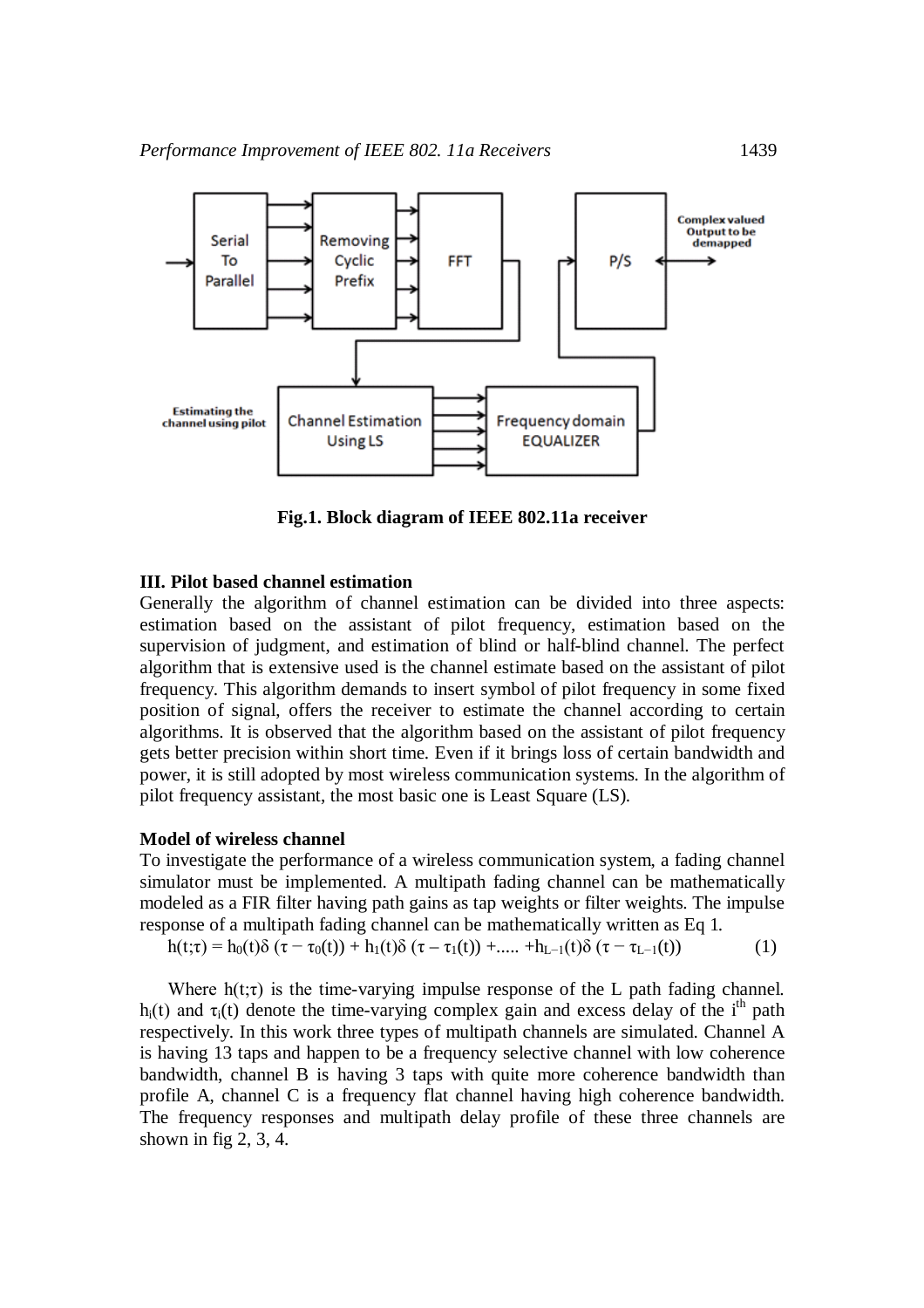

Frequency Response of channel A





**Fig-3: PDP and frequency response of channel B**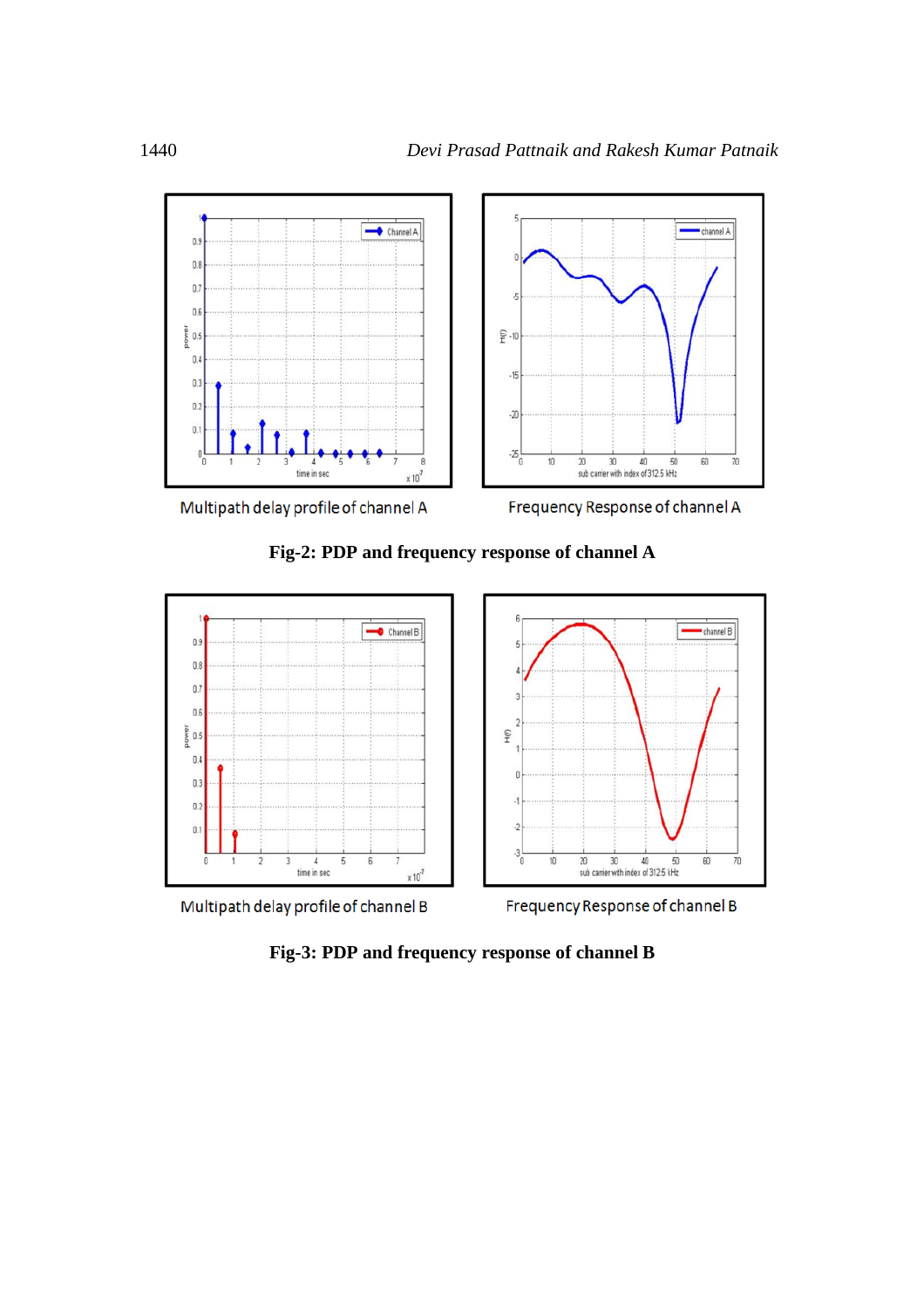

**Fig-4: PDP and frequency response of channel C**

## **Ls channel estimation algorithm**

The least-square (LS) channel estimation method finds the channel estimate  $\hat{H}$  in such a way that the following cost function is minimized as shown in eq 2.

$$
j(\widehat{H}) = ||Y - X\widehat{H}||^{2} = (Y - X\widehat{H})^{H}(Y - X\widehat{H})
$$
  
=  $Y^{H}Y - Y^{H}X\widehat{H} - \widehat{H}^{H}X^{H}Y + \widehat{H}^{H}X^{H}X\widehat{H}$  (2)

Where  $X$  is the transmitted OFDM symbol in frequency domain, and  $Y$  is the result of FFT transform to the received OFDM symbol,  $H$  is response of channel in frequency domain.  $\hat{H}$  represents the estimated value of  $H$ . By setting the derivative of the function with respect to  $\hat{H}$  to zero the Eq 3 – is simplified as shown in eq 3.

$$
\widehat{H}_{LS} = X^{-1}Y, \widehat{H}_{LSk} = \frac{Y(k)}{X(k)}\tag{3}
$$

Then after estimating the channel in pilot indexes, different interpolation techniques are used to find out the channel at data indexes using estimated channel coefficients of pilot indexes. In this work two such interpolation techniques, Linear and Spline interpolations are used.

## **DFT-based channel estimation algorithm**

The DFT-based channel estimation technique is used to improve the performance of LS channel estimation by eliminating the effect of noise outside the maximum channel delay. The estimated channel frequency response is converted into time domain and again its frequency response is estimated [3]. Let  $\widehat{H}_{LS_k}$  is the channel estimate at the pilot indexes, which is estimated by LS method. Taking the IDFT of the channel estimate results into Eq 4.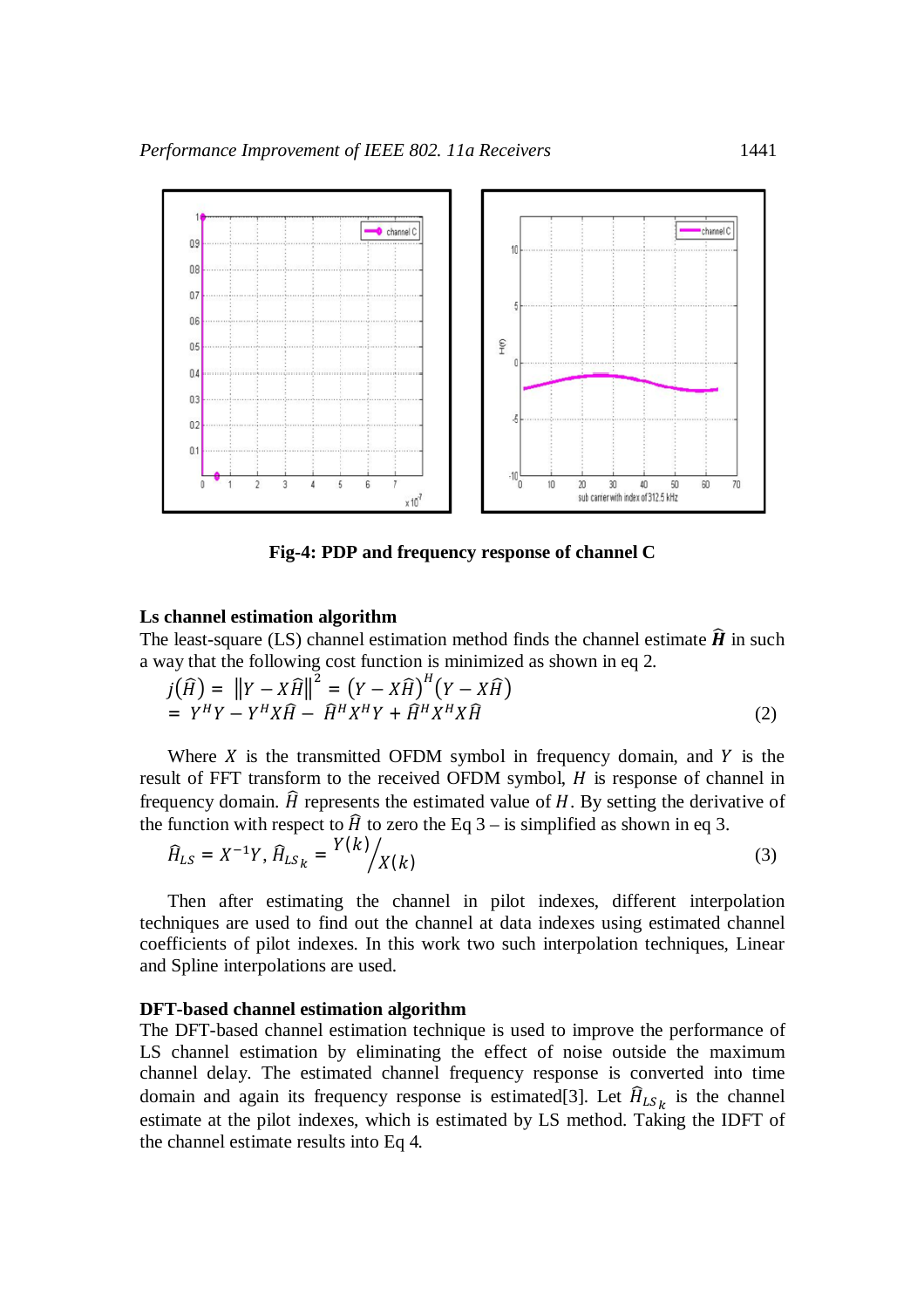$$
IDFT{\widehat{H}(k)} = h(n) + w(n) \cong \widehat{h}(n)
$$
\n(4)

Where  $n = 1, 2, \ldots N-1$  and  $w(n)$  is the white noise in time domain. Now defining the channel coefficients in time domain up to the maximum channel delay as Eq 5.

$$
\hat{h}_n^{LS} = \begin{cases} h(n) + w(n), n = 0, 1, 2, L - 1 \\ 0 \text{ Otherwise} \end{cases}
$$
\n(5)

Then those L time domain channel estimates are again converted into frequency domain as shown in Eq 6.

$$
\widehat{H}_n^{\text{LS}} = DFT\{\widehat{h}_n^{\text{LS}}\}\tag{6}
$$

#### **IV: Channel estimation for ieee 802. 11a receiver**

Accurate channel estimation is important for the application of simple channel equalization and the accuracy of the channel estimation is crucial to the performance of the overall OFDM systems in terms of the Bit error rate (BER). In this paper, referencing to the IEEE 802. 11a standard, a pilot symbol based channel estimation scheme using the LS and DFT based algorithm is proposed for the OFDM-based WLAN systems. Simulation results indicate that the proposed scheme of DFT based algorithm exhibits good performance and is robust in harsh fading channel environments in low SNR conditions. Transmitted data is constructed according to IEEE 802. 11a WLAN standard in [1]. 16 QAM modulations is used with a convolution coding rate of  $\frac{1}{2}$  and  $\frac{3}{4}$  The pilots are arranged as comb type [6]. The BER vs SNR and MSE vs SNR plots for all three channel profiles are shown in Fig 5, Fig 6, Fig 7 respectively.



**Fig-5: Performance in Channel A using different Channel Estimators**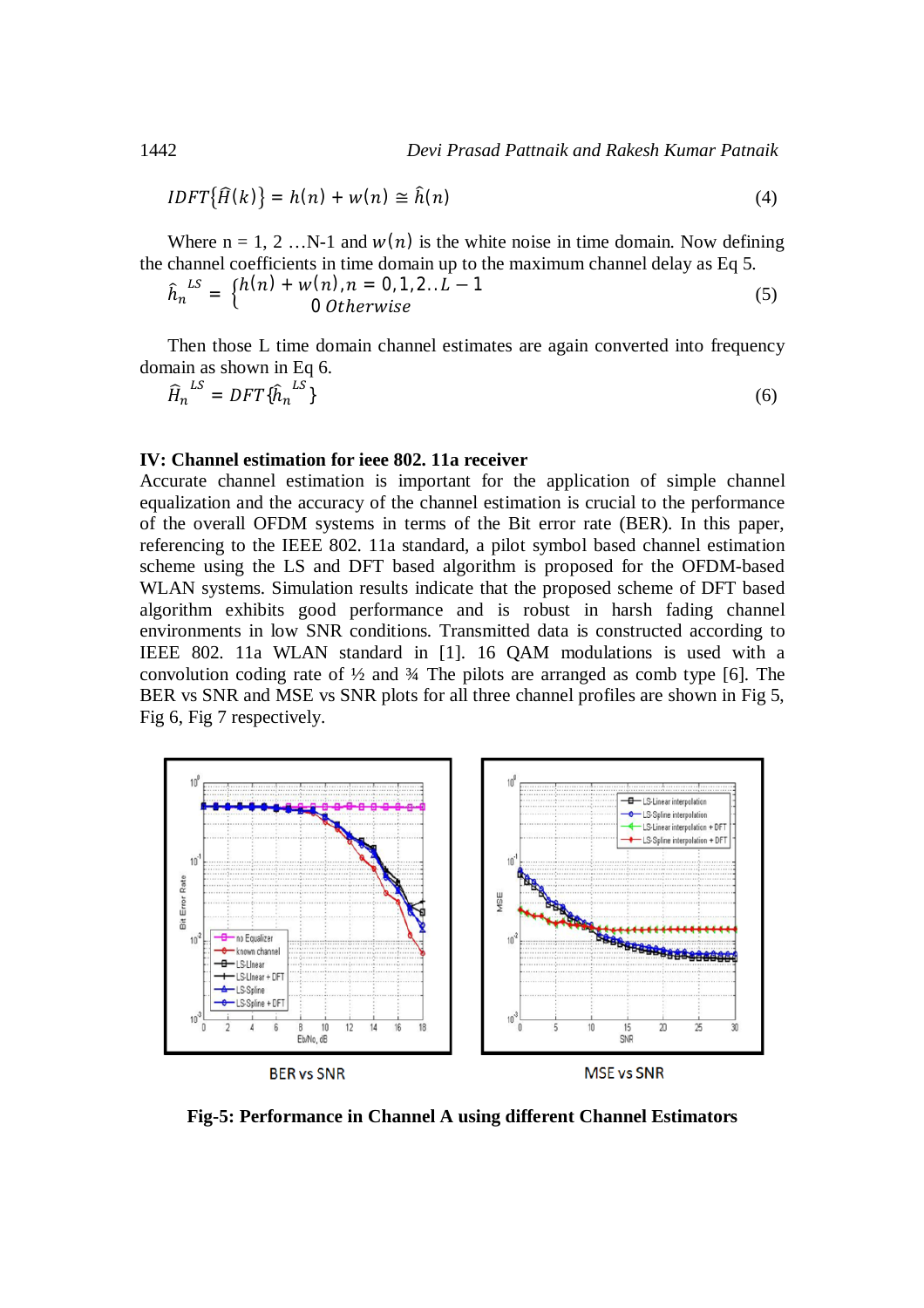

**Fig-6: Performance in Channel B using different Channel Estimators**



**Fig-7: Performance in Channel C using different Channel Estimators**

## **V: Conclusion**

In this paper, an effective channel estimation procedure using pilot symbols and DFT algorithm with existing LS algorithm is analyzed and found that DFT based estimators along with LS estimators performs better in low SNR conditions where as In high SNR conditions the LS estimators performance is better.